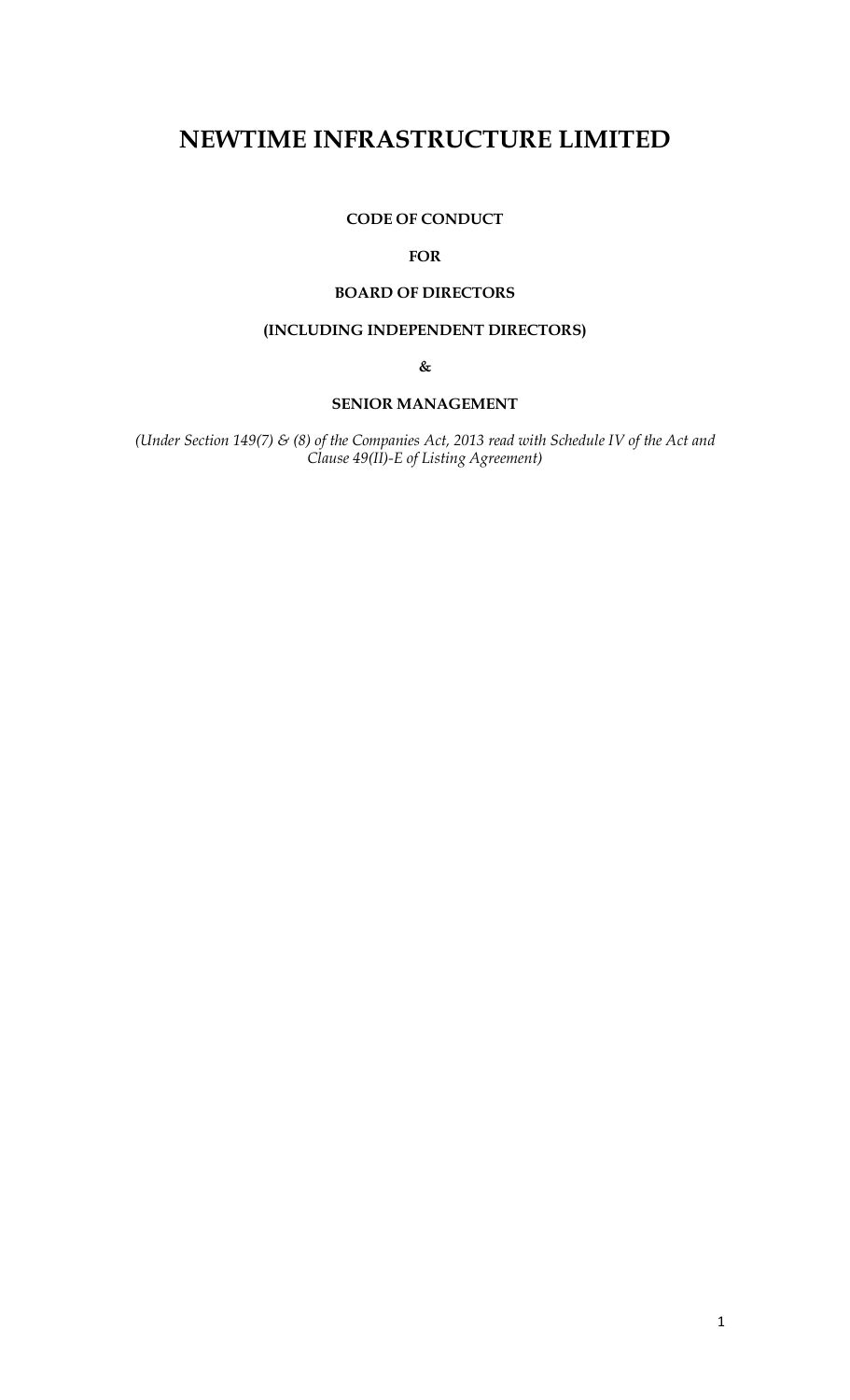The Code is a guide to professional conduct for Board of Directors (including independent directors) and senior management. Adherence to these standards by Board of Directors (including independent directors) and senior management and fulfillment of their responsibilities in professional and faithful manner will promote confidence of the investment community, particularly the minority shareholders, regulators and companies in the institution of Board of Directors.

## **I. GUIDELINES OF PROFESSIONAL CONDUCT:**

The Board of Directors and Senior Management shall:

- (1) uphold ethical standards of integrity and probity;
- (2) act objectively and constructively while exercising their duties;
- (3) exercise their responsibilities in a *bona fide* manner in the interest of the company;
- (4) devote sufficient time and attention to their professional obligations for informed and balanced decision making;
- (5) not allow any extraneous considerations that will vitiate their exercise of objective independent judgment in the paramount interest of the company as a whole, while concurring in or dissenting from the collective judgment of the Board in its decision making;
- (6) not abuse their position to the detriment of the company or its shareholders or for the purpose of gaining direct or indirect personal advantage or advantage for any associated person;
- (7) refrain from any action that would lead to loss of their independence;
- (8) where circumstances arise which make an director lose his independence, the concerned director must immediately inform the Board accordingly;
- (9) assist the company in implementing the best corporate governance practices.

## **II. ROLE AND FUNCTIONS:**

The Board of Directors and Senior Management shall:

- (1) help in bringing an independent judgment to bear on the Board's deliberations especially on issues of strategy, performance, risk management, resources, key appointments and standards of conduct;
- (2) bring an objective view in the evaluation of the performance of board/independent director and management;
- (3) scrutinize the performance of board/ independent director and management in meeting upon the agreed goals and objectives and monitor the reporting of performance;
- (4) satisfy themselves on the integrity of financial information and that financial controls and the systems of risk management are robust and defensible;
- (5) safeguard the interests of all stakeholders, particularly the minority shareholders;
- (6) balance the conflicting interest of the stakeholders;
- (7) determine appropriate levels of remuneration of executive directors, independent directors, key managerial personnel and senior management and have a prime role in appointing and where necessary recommend removal of executive directors, key managerial personnel and senior management;
- (8) moderate and arbitrate in the interest of the company as a whole, in situations of conflict between board/ management and shareholder's interest.

# **III. DUTIES:**

The Board of directors and Senior Management shall—

- (1) undertake appropriate induction and regularly update and refresh their skills, knowledge and familiarity with the company;
- (2) seek appropriate clarification or amplification of information and, where necessary, take and follow appropriate professional advice and opinion of outside experts at the expense of the company;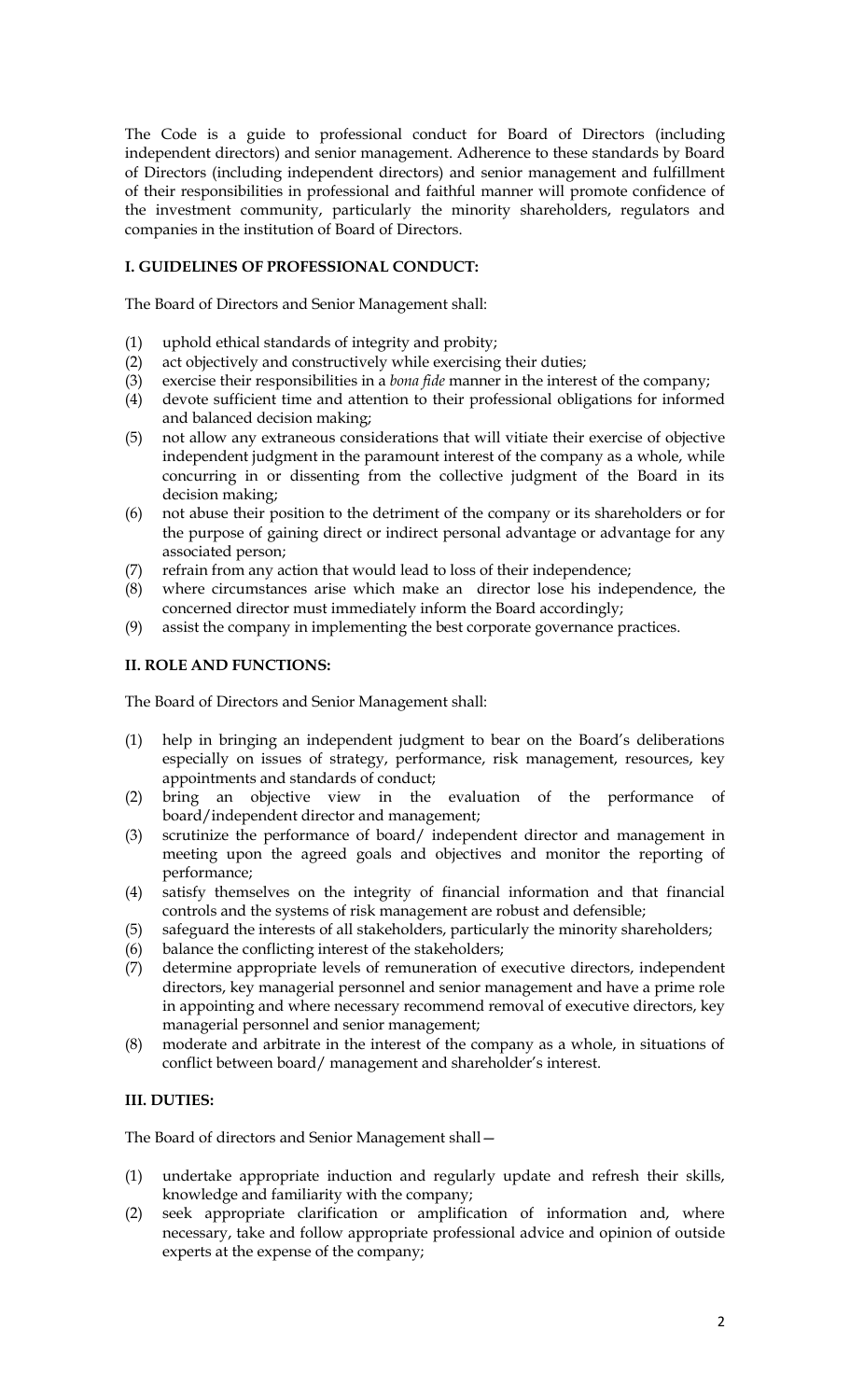- (3) strive to attend all meetings of the Board of Directors/Independent directors and of the Board committees of which they are members;
- (4) participate constructively and actively in all meetings of the Board of Directors/Independent directors and the committees of the Board in which they are chairpersons or members;
- (5) strive to attend the general meetings of the company;
- (6) where they have concerns about the running of the company or a proposed action, ensure that these are addressed by the Board/independent directors and senior management to the extent that they are not resolved, insist that their concerns are recorded in the minutes of the Board meeting;
- (7) keep themselves well informed about the company and the external environment in which it operates;
- (8) not to unfairly obstruct the functioning of an otherwise properly conducted Board/independent directors or committee of the Board meetings;
- (9) pay sufficient attention and ensure that adequate deliberations are held before approving related party transactions and assure themselves that the same are in the interest of the company and stakeholders at large;
- (10) ascertain and ensure that the company has an adequate and functional vigil mechanism and to ensure that the interests of a person who uses such mechanism are not prejudicially affected on account of such use;
- (11) report concerns about unethical behavior, actual or suspected fraud or violation of the company's code of conduct or ethics policy;
- (12) acting within their authority, assist in protecting the legitimate interests of the company, stakeholders and its employees;
- (13) not disclose confidential information, including commercial secrets, technologies, advertising and sales promotion plans, unpublished price sensitive information, unless such disclosure is expressly approved by the Board or required by law.

#### **IV. MANNER OF APPOINTMENT OF INDEPENDENT DIRECTORS:**

- (1) Appointment process of independent directors shall be independent of the company management; while selecting independent directors the Board shall ensure that there is appropriate balance of skills, experience and knowledge in the Board so as to enable the Board to discharge its functions and duties effectively.
- (2) The appointment of independent director(s) of the company shall be approved at the meeting of the shareholders.
- (3) The explanatory statement attached to the notice of the meeting for approving the appointment of independent director shall include a statement that in the opinion of the Board, the independent director proposed to be appointed fulfills the conditions specified in the Act and the rules made thereunder and that the proposed director is independent of the management.
- (4) The appointment of independent directors shall be formalized through a letter of appointment, which shall set out:
	- (a) the term of appointment;
	- (b) the expectation of the Board from the appointed director; the Board-level committee(s) in which the director is expected to serve and its tasks;
	- (c) the fiduciary duties that come with such an appointment along with accompanying liabilities;
	- (d) provision for Directors and Officers (D and O) insurance, if any;
	- (e) the Code of Business Ethics that the company expects its directors and employees to follow;
	- (f) the list of actions that a director should not do while functioning as such in the company; and
	- (g) the remuneration, mentioning periodic fees, reimbursement of expenses for participation in the Boards and other meetings and profit related commission, if any.
- (5) The terms and conditions of appointment of independent directors shall be open for inspection at the registered office of the company by any member during normal business hours.
- (6) The terms and conditions of appointment of independent directors shall also be posted on the company's website.